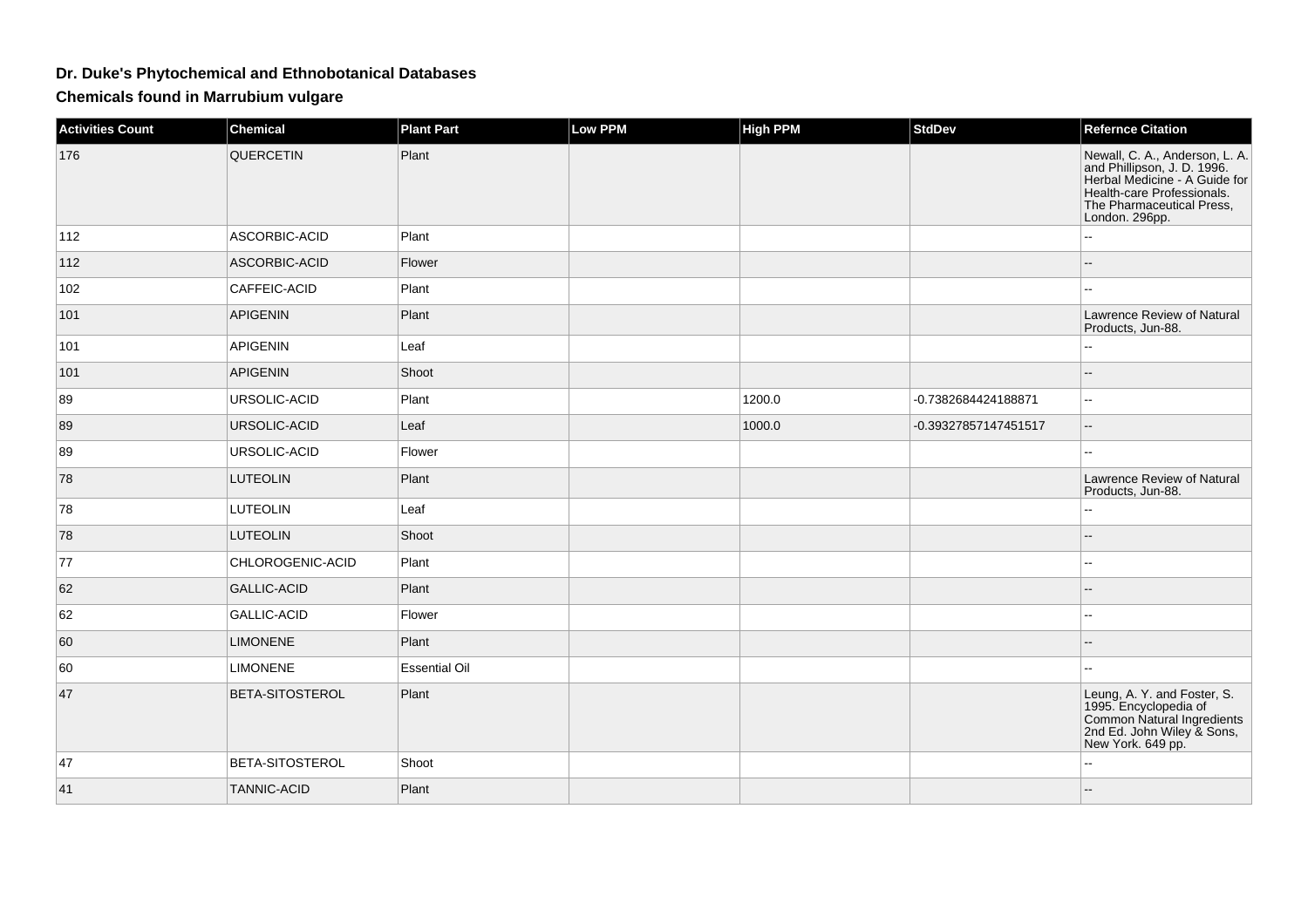| <b>Activities Count</b> | <b>Chemical</b>      | <b>Plant Part</b>    | <b>Low PPM</b> | <b>High PPM</b> | <b>StdDev</b>       | <b>Refernce Citation</b>                                                                                                                                                                                                                    |
|-------------------------|----------------------|----------------------|----------------|-----------------|---------------------|---------------------------------------------------------------------------------------------------------------------------------------------------------------------------------------------------------------------------------------------|
| 35                      | <b>TANNIN</b>        | Plant                | 65000.0        | 70000.0         | -0.1990770770371384 | ANON. 1948-1976. The<br>Wealth of India raw materials.<br>Publications and Information<br>Directorate, CSIR, New Delhi.<br>11 volumes.                                                                                                      |
| 35                      | <b>TANNIN</b>        | Flower               | 26000.0        | 29000.0         | -1.0048129490429472 | $-$                                                                                                                                                                                                                                         |
| 28                      | ALPHA-PINENE         | <b>Essential Oil</b> |                |                 |                     |                                                                                                                                                                                                                                             |
| 28                      | ALPHA-PINENE         | Plant                |                |                 |                     | Williamson, E. M. and Evans,<br>F. J., Potter's New<br>P. J., Pouel s New<br>Cyclopaedia of Botanical<br>Drugs and Preparations,<br>Revised Ed., Saffron Walden,<br>the C. W. Daniel Co., Ltd.,<br>Essex UK, 362 pp, 1988,<br>reprint 1989. |
| 24                      | <b>PECTIN</b>        | Plant                |                |                 |                     | $\overline{a}$                                                                                                                                                                                                                              |
| 22                      | <b>ISOQUERCITRIN</b> | Shoot                |                |                 |                     |                                                                                                                                                                                                                                             |
| 20                      | <b>CHOLINE</b>       | Plant                | 2000.0         | 20000.0         | 1.2675004445952598  | 44                                                                                                                                                                                                                                          |
| 20                      | <b>CHOLINE</b>       | Shoot                |                | 2000.0          | 1.9120747724470146  | $\overline{a}$                                                                                                                                                                                                                              |
| 20                      | CHOLINE              | Flower               |                | 2000.0          | -1.3821894809301754 | Ξ.                                                                                                                                                                                                                                          |
| 20                      | <b>CHOLINE</b>       | Leaf                 |                | 2000.0          | -0.3664636272077626 | --                                                                                                                                                                                                                                          |
| 18                      | <b>VITEXIN</b>       | Plant                |                |                 |                     | Bisset, N.G., ed. 1994.<br>Herbal Drugs and<br>Phytopharmaceuticals. CRC<br>Press. Boca Raton, FL. 566<br>pp.                                                                                                                               |
| 18                      | <b>VITEXIN</b>       | Leaf                 |                |                 |                     |                                                                                                                                                                                                                                             |
| 16                      | P-CYMENE             | <b>Essential Oil</b> |                |                 |                     |                                                                                                                                                                                                                                             |
| 16                      | P-CYMENE             | Plant                |                |                 |                     |                                                                                                                                                                                                                                             |
| 13                      | <b>BETA-PINENE</b>   | Plant                |                |                 |                     | --                                                                                                                                                                                                                                          |
| 12                      | <b>VICENIN-2</b>     | Leaf                 |                |                 |                     | --                                                                                                                                                                                                                                          |
| 12                      | VICENIN-2            | Plant                |                |                 |                     | $\sim$                                                                                                                                                                                                                                      |
| 9                       | <b>CAMPHENE</b>      | Plant                |                |                 |                     |                                                                                                                                                                                                                                             |
| 9                       | <b>CAMPHENE</b>      | <b>Essential Oil</b> |                |                 |                     | $\overline{a}$                                                                                                                                                                                                                              |
| 8                       | <b>MARRUBIIN</b>     | Flower               | 9000.0         | 10000.0         |                     |                                                                                                                                                                                                                                             |
| 8                       | <b>MARRUBIIN</b>     | Seed                 |                |                 |                     | $-1$                                                                                                                                                                                                                                        |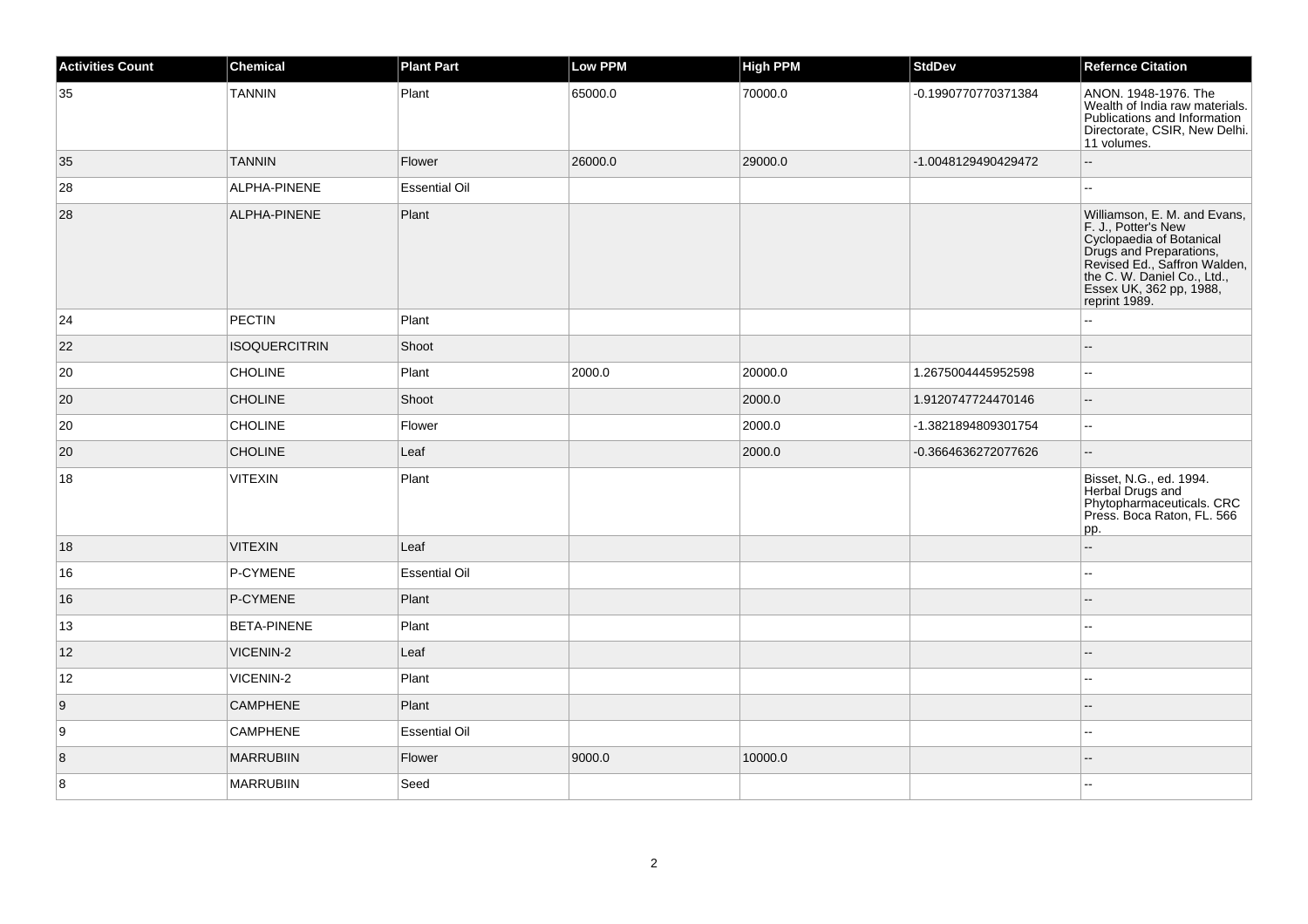| <b>Activities Count</b> | <b>Chemical</b>      | <b>Plant Part</b>    | <b>Low PPM</b> | <b>High PPM</b> | <b>StdDev</b> | <b>Refernce Citation</b>                                                                                                                                                                                                                            |
|-------------------------|----------------------|----------------------|----------------|-----------------|---------------|-----------------------------------------------------------------------------------------------------------------------------------------------------------------------------------------------------------------------------------------------------|
| 8                       | <b>MARRUBIIN</b>     | Leaf                 |                | 7800.0          |               | -−                                                                                                                                                                                                                                                  |
| 8                       | <b>MARRUBIIN</b>     | Shoot                | 1252.9         | 6300.0          | 1.0           | $\overline{a}$                                                                                                                                                                                                                                      |
| 8                       | <b>MARRUBIIN</b>     | Plant                | 1000.0         | 10000.0         | 1.0           |                                                                                                                                                                                                                                                     |
| 7                       | <b>CHRYSOERIOL</b>   | Plant                |                |                 |               | ۰.                                                                                                                                                                                                                                                  |
| $\overline{7}$          | <b>CHRYSOERIOL</b>   | Leaf                 |                |                 |               | --                                                                                                                                                                                                                                                  |
| 6                       | <b>STACHYDRINE</b>   | Plant                |                |                 |               | Bisset, N.G., ed. 1994.<br>Herbal Drugs and<br>Phytopharmaceuticals. CRC<br>Press. Boca Raton, FL. 566<br>pp.                                                                                                                                       |
| 5                       | <b>SABINENE</b>      | <b>Essential Oil</b> |                |                 |               | ш,                                                                                                                                                                                                                                                  |
| 5                       | BETA-ELEMENE         | Plant                |                |                 |               | шш.                                                                                                                                                                                                                                                 |
| $\mathbf 5$             | <b>SAPONINS</b>      | Plant                |                |                 |               | Leung, A. Y. and Foster, S.<br>1995. Encyclopedia of<br>Common Natural Ingredients<br>2nd Ed. John Wiley & Sons,<br>New York. 649 pp.                                                                                                               |
| 5                       | <b>SCLAREOL</b>      | Plant                |                |                 |               | Williamson, E. M. and Evans,<br>F. J., Potter's New<br>Priority and Preparations,<br>Cyclopaedia of Botanical<br>Drugs and Preparations,<br>Revised Ed., Saffron Walden,<br>the C. W. Daniel Co., Ltd.,<br>Essex UK, 362 pp, 1988,<br>reprint 1989. |
| 5                       | <b>SABINENE</b>      | Plant                |                |                 |               | $\overline{a}$                                                                                                                                                                                                                                      |
| 4                       | <b>COSMOSIIN</b>     | Leaf                 |                |                 |               | --                                                                                                                                                                                                                                                  |
| $\vert$ 4               | <b>COSMOSIIN</b>     | Shoot                |                |                 |               |                                                                                                                                                                                                                                                     |
| 4                       | APIGENIN-7-GLYCOSIDE | Plant                |                |                 |               | Lawrence Review of Natural<br>Products, Jun-88.                                                                                                                                                                                                     |
| 3                       | <b>CYNAROSIDE</b>    | Leaf                 |                |                 |               | $-$                                                                                                                                                                                                                                                 |
| 3                       | <b>ISOQUERCETIN</b>  | Plant                |                |                 |               | $\sim$                                                                                                                                                                                                                                              |
| $\vert 3 \vert$         | <b>MUCILAGE</b>      | Plant                |                |                 |               |                                                                                                                                                                                                                                                     |
| 3                       | <b>CYNAROSIDE</b>    | Shoot                |                |                 |               | $\overline{a}$                                                                                                                                                                                                                                      |
| $\overline{2}$          | <b>BETONICINE</b>    | Plant                |                | 3000.0          |               |                                                                                                                                                                                                                                                     |
| $\overline{2}$          | <b>BETONICINE</b>    | Shoot                |                | 3000.0          |               | ÷÷.                                                                                                                                                                                                                                                 |